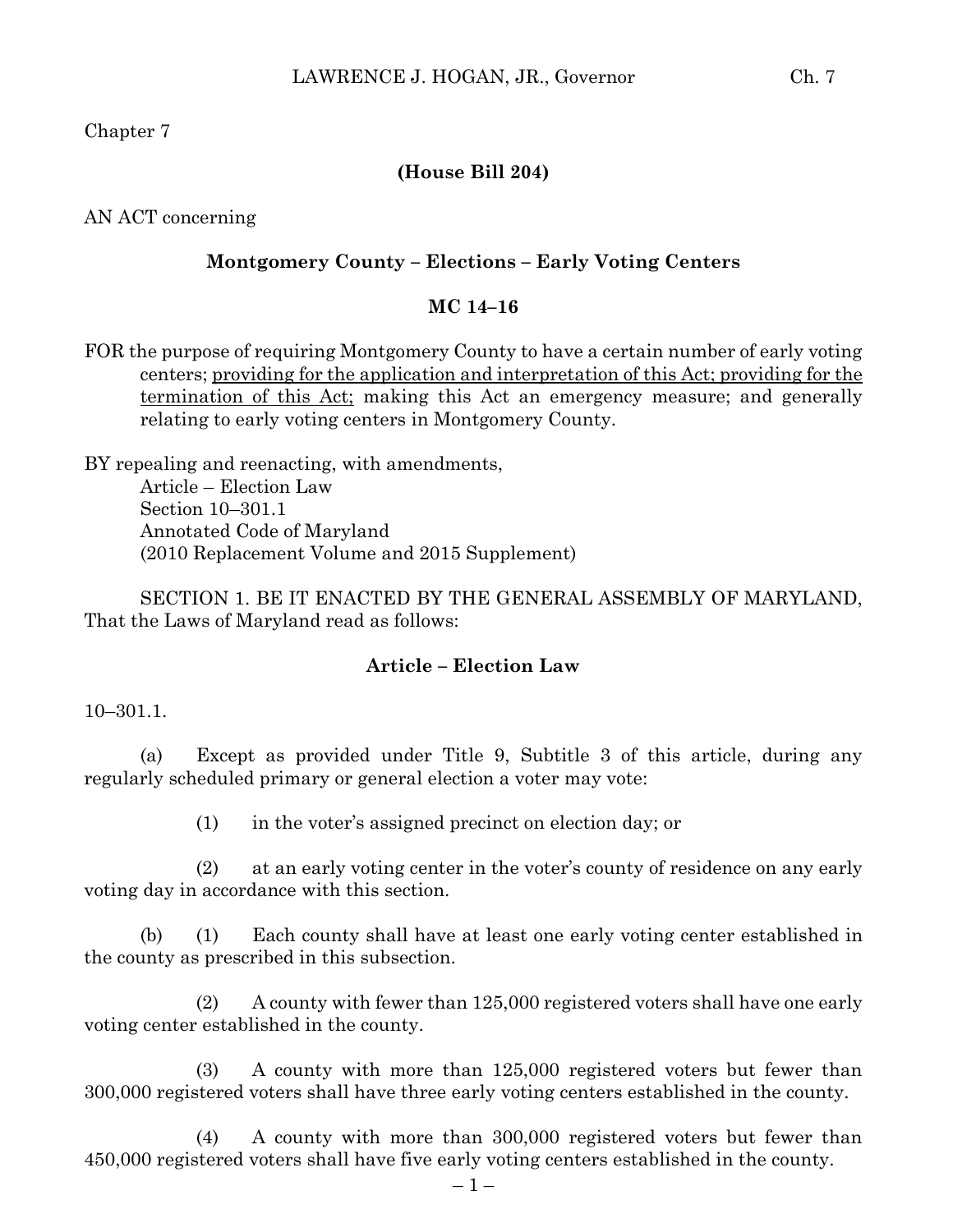(5) **[**A**] EXCEPT AS PROVIDED IN PARAGRAPH (7) OF THIS SUBSECTION, A** county with more than 450,000 registered voters shall have eight early voting centers.

(6) In addition to the early voting centers required in this subsection, each county may establish one additional early voting center if the State Board, in collaboration with the local board, and the governing body of the county agree to establish an additional early voting center.

# **(7) MONTGOMERY COUNTY SHALL HAVE 10 EARLY VOTING CENTERS.**

(c) No later than 6 months before a primary election, the State Board, in collaboration with the local board in each county, shall designate each early voting center in that county.

(d) Each early voting center shall be open for voting as follows:

(1) beginning the second Thursday before a primary or general election through the Thursday before the election; and

(2) during the following hours:

(i) in a presidential general election, during the hours between 8 a.m. and 8 p.m. each early voting day; and

(ii) in all other elections, during the hours between 10 a.m. and 8 p.m. each early voting day.

(e) Each early voting center shall satisfy the requirements of  $\S$  10–101 of this title.

(f) Beginning 30 days prior to each early voting period the State Board and each local board shall undertake steps to inform the public about early voting and the location of early voting centers in each county, including:

(1) a series of public service media announcements;

(2) mailings to all registered voters in each county; and

(3) other measures as appropriate.

(g) Except as expressly provided in this section, any provision of this article that applies to voting on election day also applies to early voting.